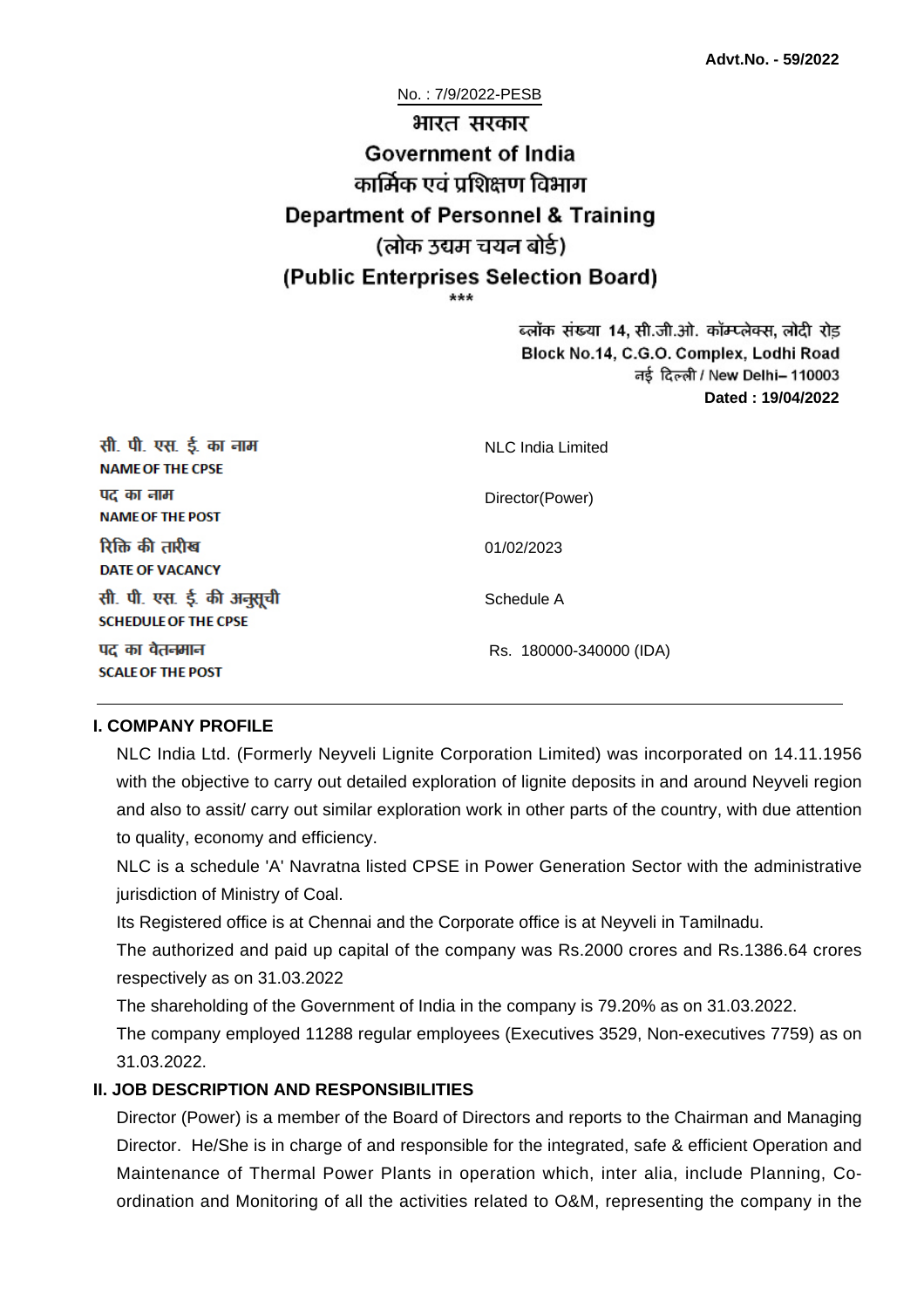Statutory bodies like Southern Regional Power Committee, Standing Committee on Power System Planning of the Southern Region etc. and resolution of issues with statutory bodies like the Central Electricity Regulatory Commission, Pollution Control Board etc. He/She is also in charge of the Power Station Engineering Department, which finalizes Feasibility Reports, technical specifications and related engineering works for setting up of new Thermal Power Plants. He/She is also in charge of construction and commissioning of new Thermal Power Plants of NLC and its subsidiary companies.

## **III. ELIGIBILITY**

**1. AGE :** On the date of occurrence of vacancy (DOV)

| Age of superannuation 60 years |                                                                                             |                |                                                                                             |
|--------------------------------|---------------------------------------------------------------------------------------------|----------------|---------------------------------------------------------------------------------------------|
| <b>Internal</b>                |                                                                                             | <b>Others</b>  |                                                                                             |
| <b>Minimum</b>                 | <b>Maximum</b>                                                                              | <b>Minimum</b> | <b>Maximum</b>                                                                              |
| 45                             | 2 years residual service as on<br>the date of vacancy w.r.t. the<br>date of superannuation. | 45             | 3 years residual service as on<br>the date of vacancy w.r.t. the<br>date of superannuation. |

## **2. EMPLOYMENT STATUS:**

The applicant must, on the date of application, as well as on the date of interview, be employed in a regular capacity – and **not** in a contractual/ad-hoc capacity – in one of the followings:-

(a) Central Public Sector Enterprise (CPSE) (including a full-time functional Director in the Board of a CPSE);

(b) Central Government including the Armed Forces of the Union and All India Services;

(c) State Public Sector Enterprise (SPSE) where the annual turnover is \***Rs 5,000 crore or more**;

(d) Private Sector in company where the annual turnover is **\*Rs 5,000 crore or more**. **Preference would be given to candidates from listed companies.**

(\* The average audited annual turnover of three financial years preceding the calendar year in which the post is advertised shall be considered for applying the approved limits)

## **3. QUALIFICATION:**

The applicant should be an Engineering graduate preferably in Electrical/Mechanical from a recognized University/ Institute with good academic record.

Applicants with MBA/PGDM qualification will have an added advantage.

### **4. EXPERIENCE:**

The applicant should have at least five years of cumulative experience/exposure in Planning/ Erection/ Operation and Maintenance in Power generation Sector during the last ten years in an organization of repute.

**5. PAY SCALE:**

**(a)Central Public Sector Enterprises-Eligible Scale of Pay**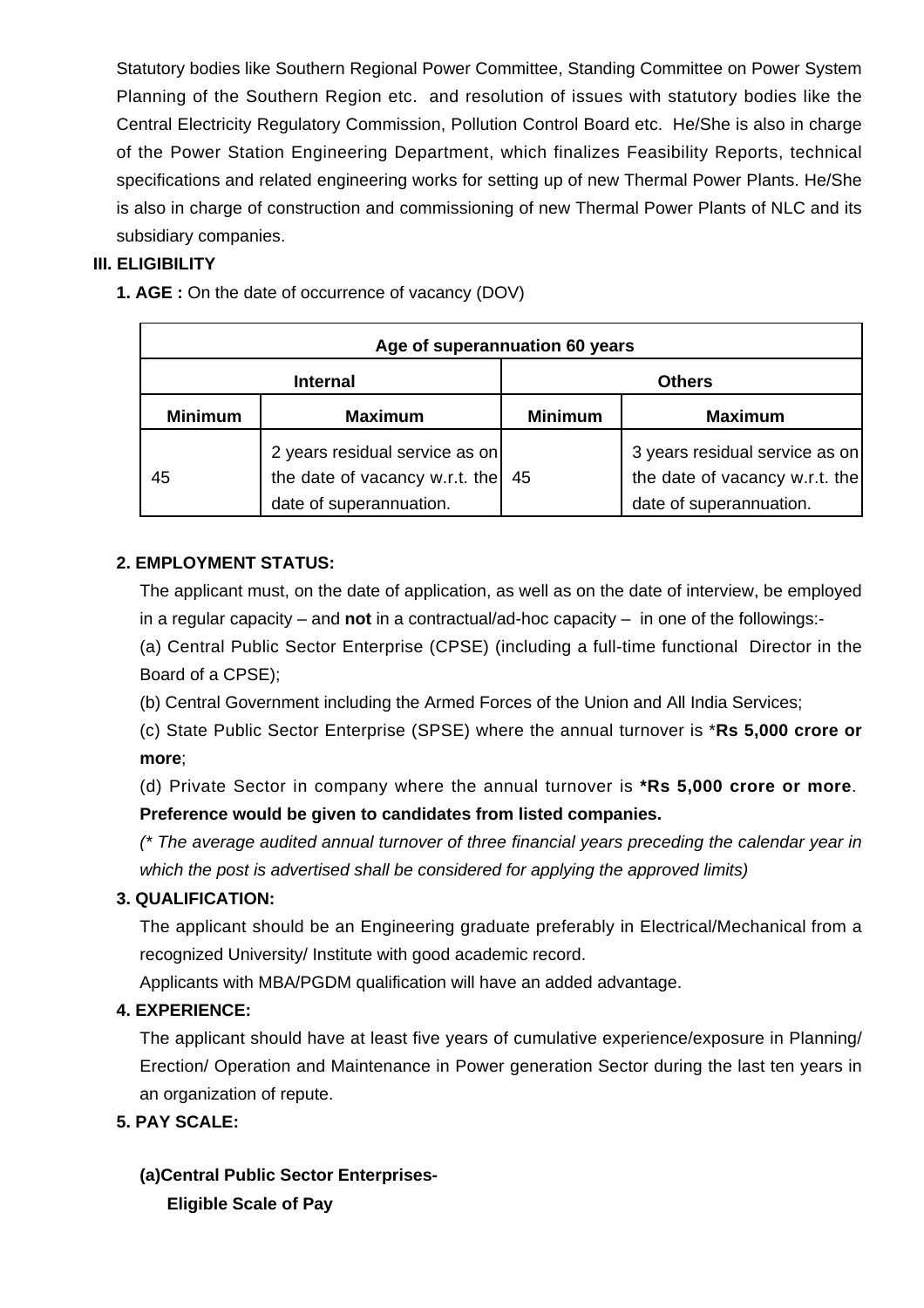- (i) Rs. 7250-8250 (IDA) Pre 01/01/1992
- (ii) Rs. 9500-11500 (IDA) Post 01/01/1992
- (iii) Rs. 20500-26500 (IDA) Post 01/01/1997
- (iv) Rs. 51300-73000 (IDA) Post 01/01/2007
- (v) Rs. 120000-280000 (IDA) Post 01.01.2017
- (vi) Rs. 18400-22400 (CDA) Pre-revised post 01.01.1996
- (vii) Rs. 37400-67000 + GP 10000 (CDA) post 01.01.2006
- (viii) Rs. 144200-218200 (Level 14) CDA post 01.01.2016

The minimum length of service required in the eligible scale will be one year for internal candidates, and two years for others as on the date of vacancy.

**(b)**

**(i) Applicants from Central Government / All India Services** should be holding a post of the level of Joint Secretary in Government of India or carrying equivalent scale of pay on the date of application.

**(ii) Applicants from the Armed forces of the Union** should be holding a post of the level of Major General in the Army or equivalent rank in Navy/Air Force on the date of application.

**(c)**

 **Applicants from State Public Sector Enterprises/ Private Sector** should be working at Board level position or at least a post of the level immediately below the Board level on the date of application.

### **6. CONDITION OF IMMEDIATE ABSORPTION FOR CENTRAL GOVERNMENT OFFICERS**

Central Government Officers, including those of the Armed Forces of the Union and the All India Services, will be eligible for consideration only on immediate absorption basis.

### **IV. DURATION OF APPOINTMENT**

The appointment shall be for a period of five years from the date of joining or upto the date of superannuation or until further orders, whichever is earlier.

### **V. SUBMISSION OF APPLICATIONS**

### **Applicants should submit their applications on-line only as per the format.**

**1.** The applicants should submit their applications through proper channel as follows:

(a) Government Officers, including those of the Armed Forces of the Union and All India Services: through Cadre Controlling authority;

- (b) CMDs/MDs/Functional Directors in CPSE: through the concerned Administrative Ministry;
- (c) Below Board level in CPSE: through the concerned CPSE;

(d) CMDs/MDs/Functional Directors in State PSE: through the concerned Administrative Secretary and Cadre Controlling Authority, if any, of the State Government;

- (e) Below Board level in SPSE: through the concerned SPSE;
- (f) Private Sector: directly to the PESB.
- **2.** Applicants from Private Sector must submit the following documents along with the application form: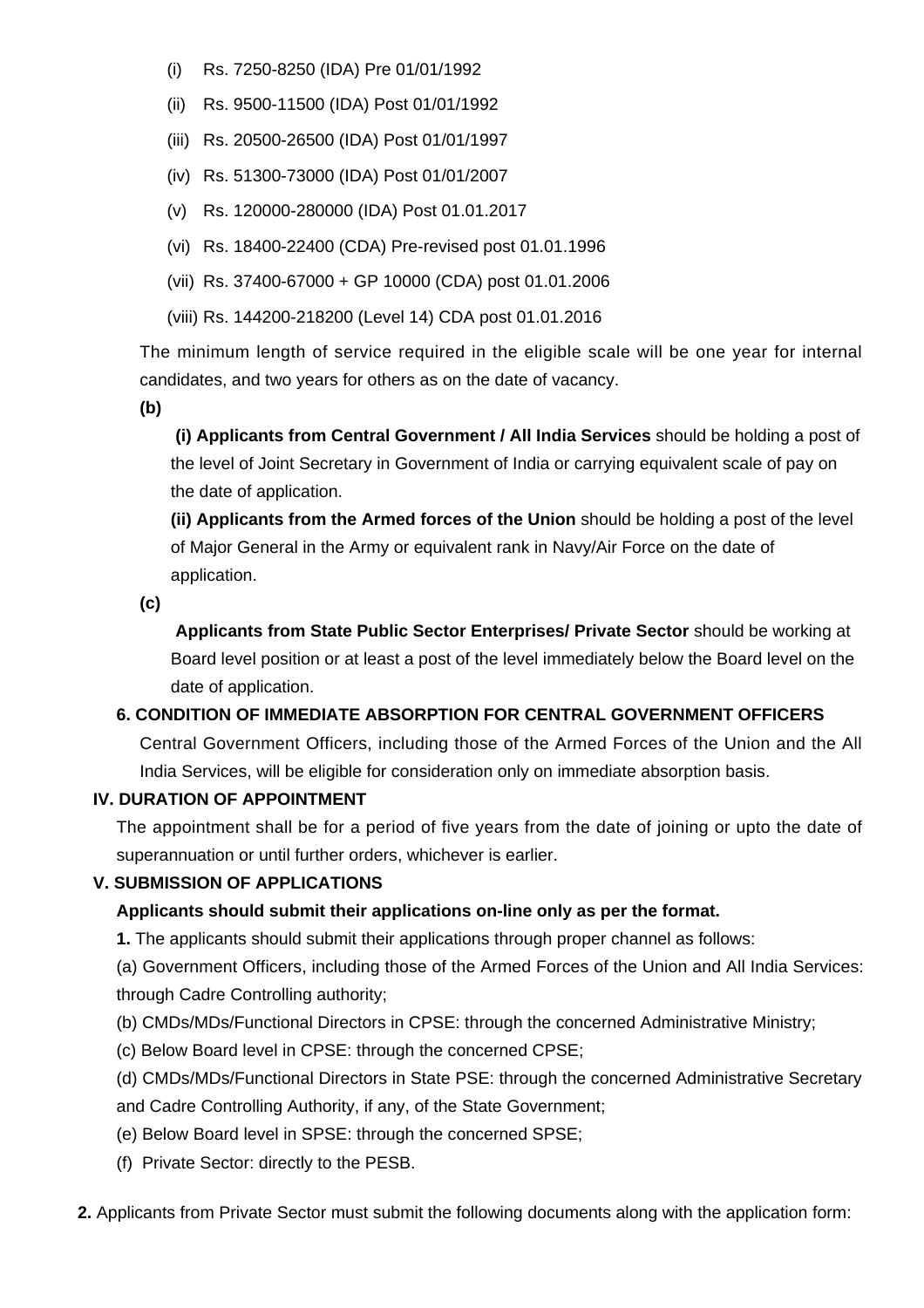(a) Annual Reports of the Company in which currently working for the 3 financial years preceding the calendar year in which the post is advertised **(please provide URL or attach/enclose copies);**

(b) Whether the company is listed or not; if yes, the documentary proof **(please provide URL or attach/enclose copies);**

(c) Evidence of working at Board level position or at least a post of the level immediately below the Board level;

(d) Self-attested copies of documents in support of age and qualifications;

(e) Relevant Jobs handled in the past with details.

## **VI. UNDERTAKING BY THE APPLICANT**

An applicant has to give an undertaking as a part of the application that he/she will join the post, if selected. If an applicant does not give such undertaking, the application would be rejected.

# **1. For candidates from Central Government/Armed Forces of the Union/ All India Services**

(a) The appointment is on immediate absorption basis.

(b) If a candidate conveys his/her unwillingness to join after the interview is held, he/she would be debarred for a period of two years from the date of interview, for being considered for a Board level post in any CPSE.

(c) Further, if a candidate conveys his/her unwillingness to join after the issue of offer of appointment, he/she would be debarred for a period of two years from the date of offer of appointment for being considered for a Board level post in any CPSE.

## **2. For candidates from CPSE**

a. If a candidate conveys his/her unwillingness to join after the interview is held, he/she would be debarred for a period of two years from the date of interview, for being considered for a Board level post in any CPSE other than the one to which the candidate belongs.

b. Further, if a candidate conveys his/her unwillingness to join after the issue of offer of appointment, he/she would be debarred for a period of two years from the date of offer of appointment for being considered for a Board level post in any CPSE other than the one to which the candidate belongs.

## **3. For candidates from SPSE/ Private Sector**

a. If a candidate conveys his/her unwillingness to join after the interview is held, he/she would be debarred for a period of two years from the date of interview, for being considered for a Board level post in any CPSE.

b. Further, if a candidate conveys his/her unwillingness to join after the issue of offer of appointment, he/she would be debarred for a period of two years from the date of offer of appointment for being considered for a Board level post in any CPSE.

**4.** In the above cases, no request for relaxation or otherwise would be entertained.

## **VII. THE APPLICANTS CAN EITHER**

(a) fill up the **Application Form online only** against this Job Description on the website of PESB http://pesb.gov.in/ and thereafter **forward it online**, as specified in para V(1);

Or

(b) fill up the **Application Form online only** against this Job Description on the website of PESB -